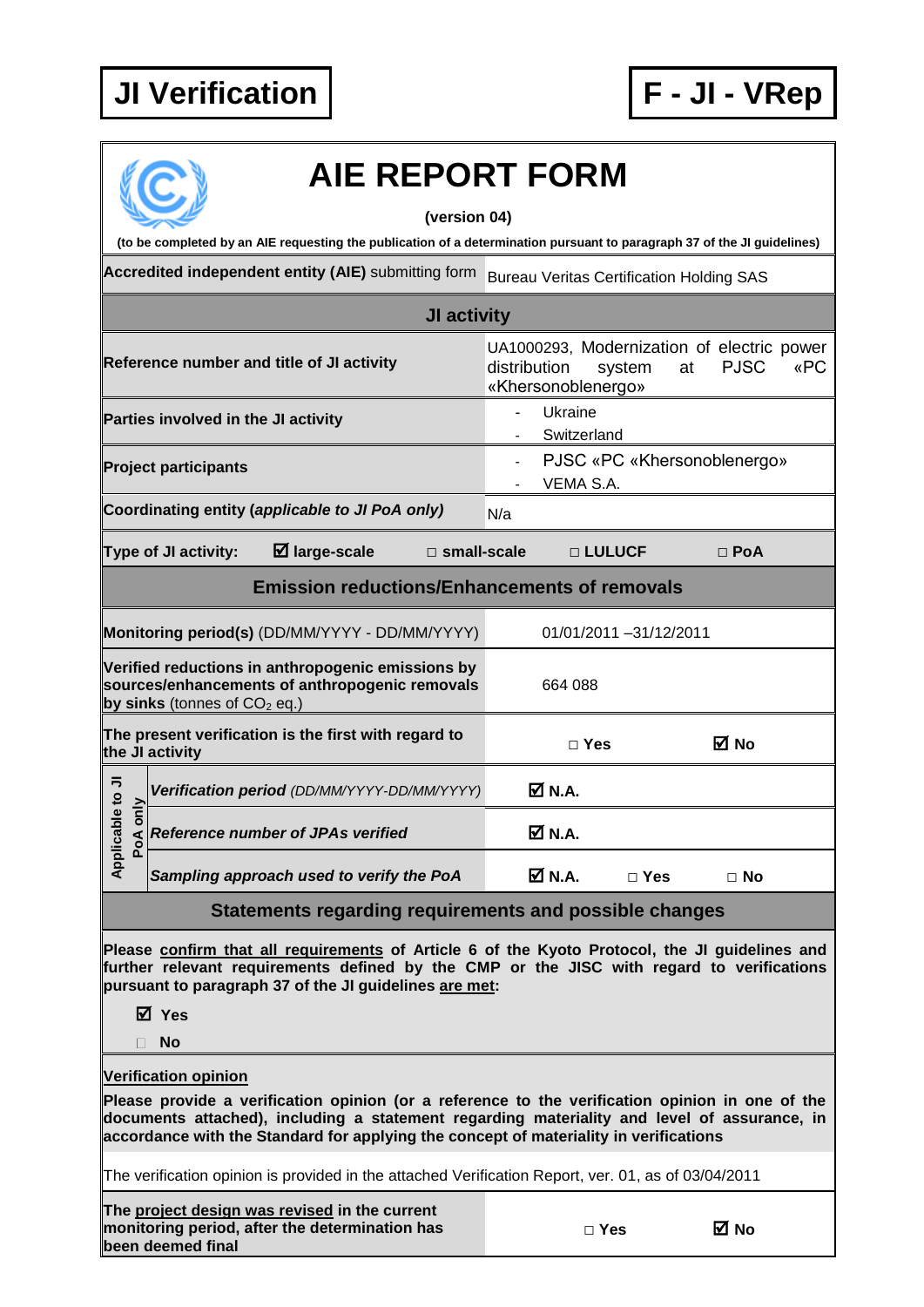|                                                                                                                                                                                                                                                                                                                                                                                                                                                                                                                                                                                                                          |                                                                                                                                                                                                                                                                                                   | If yes, please list all revisions to the project design<br>and express a determination opinion (or provide a<br>reference to an attached document containing the<br>required information)                                                                  | <b>Ø</b> N.A. |               |              |  |  |
|--------------------------------------------------------------------------------------------------------------------------------------------------------------------------------------------------------------------------------------------------------------------------------------------------------------------------------------------------------------------------------------------------------------------------------------------------------------------------------------------------------------------------------------------------------------------------------------------------------------------------|---------------------------------------------------------------------------------------------------------------------------------------------------------------------------------------------------------------------------------------------------------------------------------------------------|------------------------------------------------------------------------------------------------------------------------------------------------------------------------------------------------------------------------------------------------------------|---------------|---------------|--------------|--|--|
|                                                                                                                                                                                                                                                                                                                                                                                                                                                                                                                                                                                                                          |                                                                                                                                                                                                                                                                                                   | If project design was revised in the current<br>monitoring period, please confirm that conditions<br>defined in JI guidelines (paragraph 33) are still met                                                                                                 | <b>☑ N.A.</b> | $\Box$ Yes    | $\Box$ No    |  |  |
|                                                                                                                                                                                                                                                                                                                                                                                                                                                                                                                                                                                                                          |                                                                                                                                                                                                                                                                                                   | If project design was revised in the current<br>monitoring period, please confirm that the changes<br>do not alter the original determination opinion                                                                                                      | <b>☑ N.A.</b> | $\Box$ Yes    | $\Box$ No    |  |  |
|                                                                                                                                                                                                                                                                                                                                                                                                                                                                                                                                                                                                                          |                                                                                                                                                                                                                                                                                                   | If project design was revised in the current<br>monitoring period, please confirm that:                                                                                                                                                                    | <b>Ø</b> N.A. |               |              |  |  |
|                                                                                                                                                                                                                                                                                                                                                                                                                                                                                                                                                                                                                          | (a) Physical location of the project has not changed                                                                                                                                                                                                                                              |                                                                                                                                                                                                                                                            |               | $\Box$ Yes    | $\Box$ No    |  |  |
|                                                                                                                                                                                                                                                                                                                                                                                                                                                                                                                                                                                                                          | (b) If emission sources have changed, they are<br>reflected in an updated monitoring plan                                                                                                                                                                                                         |                                                                                                                                                                                                                                                            | M N.A.        | $\Box$ Yes    | $\Box$ No    |  |  |
|                                                                                                                                                                                                                                                                                                                                                                                                                                                                                                                                                                                                                          | (c) Baseline scenario has not changed                                                                                                                                                                                                                                                             |                                                                                                                                                                                                                                                            | <b>Ø</b> N.A. | $\Box$ Yes    | $\Box$ No    |  |  |
|                                                                                                                                                                                                                                                                                                                                                                                                                                                                                                                                                                                                                          |                                                                                                                                                                                                                                                                                                   | (d) Changes are consistent with JI specific approach<br>or CDM methodology upon which the<br>determination was prepared for the project                                                                                                                    | <b>Ø</b> N.A. | $\Box$ Yes    | $\Box$ No    |  |  |
| The monitoring plan was revised in the current<br>monitoring period                                                                                                                                                                                                                                                                                                                                                                                                                                                                                                                                                      |                                                                                                                                                                                                                                                                                                   |                                                                                                                                                                                                                                                            |               | $\square$ Yes | ⊠ No         |  |  |
| If yes, please specify for which technologies and measures<br>under each type of JPA the monitoring plan was revised<br>(applicable to JI PoA only)                                                                                                                                                                                                                                                                                                                                                                                                                                                                      |                                                                                                                                                                                                                                                                                                   |                                                                                                                                                                                                                                                            |               |               |              |  |  |
| monitoring plans                                                                                                                                                                                                                                                                                                                                                                                                                                                                                                                                                                                                         |                                                                                                                                                                                                                                                                                                   | The current revisions to the monitoring plan<br>improve the accuracy and/or applicability of<br>information collected, compared to the original<br>monitoring plan without changing conformity with<br>the relevant rules and regulations for establishing | $\Box$ Yes    | $\Box$ No     | <b>⊠N.A.</b> |  |  |
| List of documents attached to the verification report form                                                                                                                                                                                                                                                                                                                                                                                                                                                                                                                                                               |                                                                                                                                                                                                                                                                                                   |                                                                                                                                                                                                                                                            |               |               |              |  |  |
|                                                                                                                                                                                                                                                                                                                                                                                                                                                                                                                                                                                                                          |                                                                                                                                                                                                                                                                                                   | Please attach relevant documents used in the verification process and mark below accordingly                                                                                                                                                               |               |               |              |  |  |
| ☑                                                                                                                                                                                                                                                                                                                                                                                                                                                                                                                                                                                                                        |                                                                                                                                                                                                                                                                                                   | <b>Verification report</b>                                                                                                                                                                                                                                 |               |               |              |  |  |
| □                                                                                                                                                                                                                                                                                                                                                                                                                                                                                                                                                                                                                        |                                                                                                                                                                                                                                                                                                   | Written approvals by the Parties involved, if applicable                                                                                                                                                                                                   |               |               |              |  |  |
|                                                                                                                                                                                                                                                                                                                                                                                                                                                                                                                                                                                                                          | $\boxtimes$ Other relevant documents:<br>Document listing all revisions to the project design, if applicable<br>◻                                                                                                                                                                                 |                                                                                                                                                                                                                                                            |               |               |              |  |  |
|                                                                                                                                                                                                                                                                                                                                                                                                                                                                                                                                                                                                                          | Determination that the revisions to the project design, if applicable, do not alter the original<br>$\Box$<br>determination opinion and that the conditions defined by paragraph 33 of the JI guidelines<br>are still met                                                                         |                                                                                                                                                                                                                                                            |               |               |              |  |  |
|                                                                                                                                                                                                                                                                                                                                                                                                                                                                                                                                                                                                                          | □                                                                                                                                                                                                                                                                                                 | Revised monitoring plan, if applicable                                                                                                                                                                                                                     |               |               |              |  |  |
|                                                                                                                                                                                                                                                                                                                                                                                                                                                                                                                                                                                                                          | Determination that the revisions to the monitoring plan, if applicable, improve the accuracy<br>□<br>and/or applicability of information collected, compared to the original monitoring plan without<br>changing conformity with relevant rules and regulations for establishing monitoring plans |                                                                                                                                                                                                                                                            |               |               |              |  |  |
|                                                                                                                                                                                                                                                                                                                                                                                                                                                                                                                                                                                                                          | $\Box$                                                                                                                                                                                                                                                                                            | Sampling plan, if applicable (JI PoA only)                                                                                                                                                                                                                 |               |               |              |  |  |
|                                                                                                                                                                                                                                                                                                                                                                                                                                                                                                                                                                                                                          |                                                                                                                                                                                                                                                                                                   | $\blacksquare$ Any other documents (please list):                                                                                                                                                                                                          |               |               |              |  |  |
| Annex 1 to the Monitoring Report of the JI project "Modernization of electric power distribution<br>system at PJSC "PC "Khersonoblenergo" for the period 01/01/2011-31/12/2011. "Implementation<br>of new and reconstruction of existing elements of the electrical grid";<br>Annex 2 to the Monitoring Report of the JI project "Modernization of electric power distribution<br>system at PJSC "PC "Khersonoblenergo" for the period 01/01/2011-31/12/2011. "Quantity of<br>installed electrical equipment units";<br>Annex 3 to the Monitoring Report of the JI project "Modernization of electric power distribution |                                                                                                                                                                                                                                                                                                   |                                                                                                                                                                                                                                                            |               |               |              |  |  |
| system at PJSC "PC "Sevastopolenergo" for the period 01/01/2011-31/12/2011. "List of metering<br>devices";                                                                                                                                                                                                                                                                                                                                                                                                                                                                                                               |                                                                                                                                                                                                                                                                                                   |                                                                                                                                                                                                                                                            |               |               |              |  |  |

- Annex 4 to the Monitoring Report of the JI project "Modernization of electric power distribution